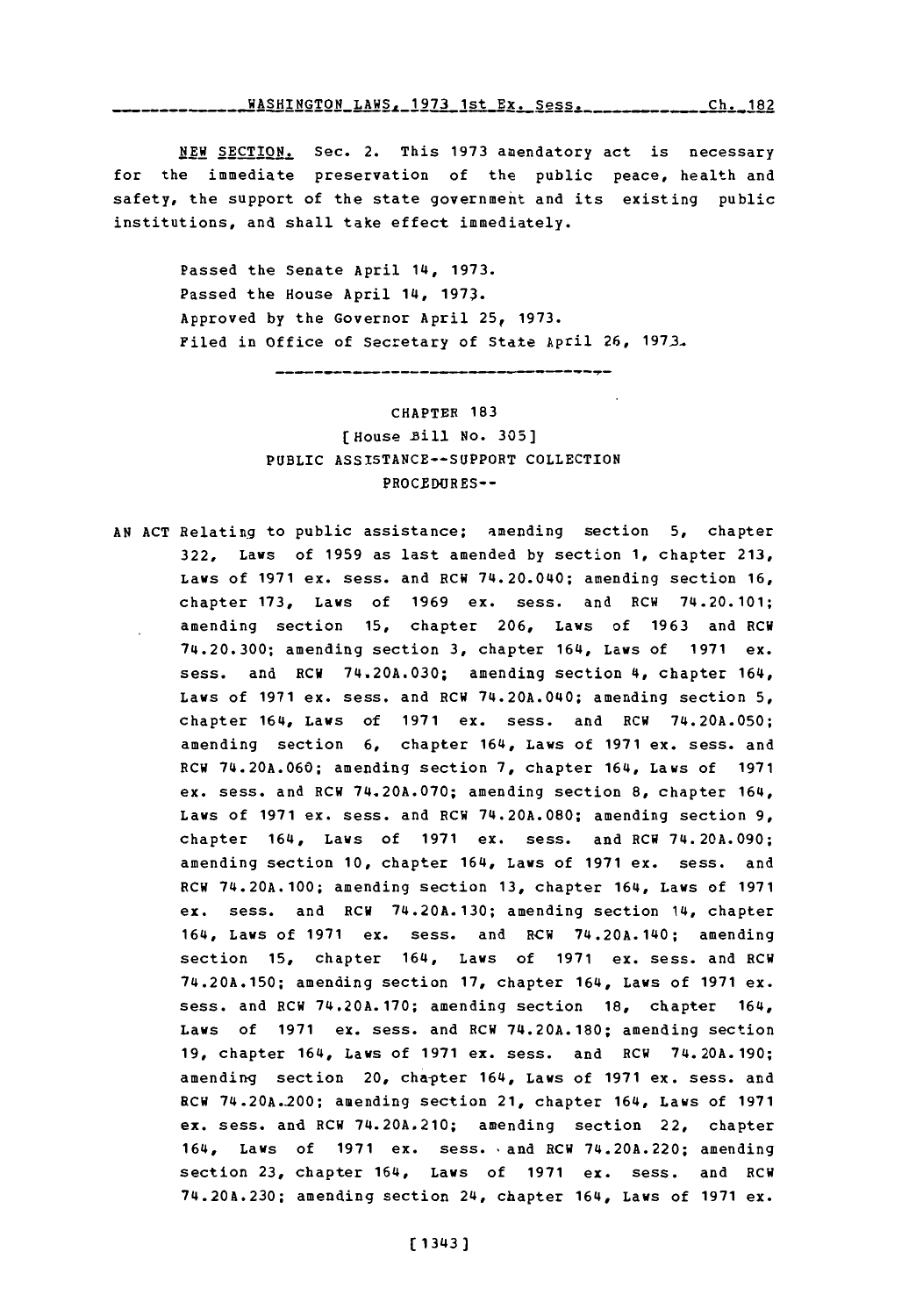sess. and RCW 74.20A.240; amending section 25, chapter 164, Laws of **1971** ex. sess. and RCW **74.20A.250;** adding new sections to chapter 164, Laws of **1971** ex. sess. and to chapter 74.20A RCW; and declaring an emergency.

BE IT **ENACTED** BY THE LEGISLATURE OF THE **STATE** OF WASHINGTON:

Section **1.** Section **5,** chapter **322,** Laws of **1959** as last amended **by** section **1,** chapter **213,** Laws of **1971** ex. sess. and RCW 74.20.040 are each amended to read as follows:

Whenever the department of ((public assistance)) social and health services receives an application for public assistance on behalf of a child and it shall appear to the satisfaction of the department that said child has been abandoned **by** its parents or that the child and one parent have been abandoned **by** the other parent or that the parent or other person who has a responsibility for the care, support, or maintenance of such child has failed or neglected to give proper care or support to such child, the department shall take appropriate action under the provisions of this chapter, the abandonment or nonsupport statutes, or other appropriate statutes of this state to insure that such parent or, other person responsible shall pay for the care, support, or maintenance of said dependent child.

((The secretary may accept applications for support enforcement services from custodians of minor children who are not recipients5 of public assistance and **may** take action **as** he deems approprate te *establish* er enforce child support obligations against the parent or parents of said childzenr)) The secretary may accept applications for support enforcement services on behalf of persons who are not recipients of public assistance and may take action as he deems appropriate to establish or enforce support obligations against Persons owing a duty to pay support. Action may be taken under the provisions of chapter 74.20 RCW, the abandonment or nonsupport statutes, or other appropriate statutes of this state, including ((administrative)) but not limited to remedies established in chapter  $74.20A$  RCW, to establish and enforce said ((child)) support obligations. The secretary may establish **by** regulation, such reasonable standards as he deems necessary to limit applications for support enforcement services. Said standards shall take into account the income, property, or other resources already available to support said ((miner children)) person for whom a support obligation exists.

The secretary may charge a fee to compensate the department fcr services rendered in establishment of or enforcement of support obligations. This fee shall be agreed on in writing with the custodian or quardian of the ((minor children)) person for whom a support obligation is owed, or that person if no custodian or quardian exists and shall be limited to not more than ten percent of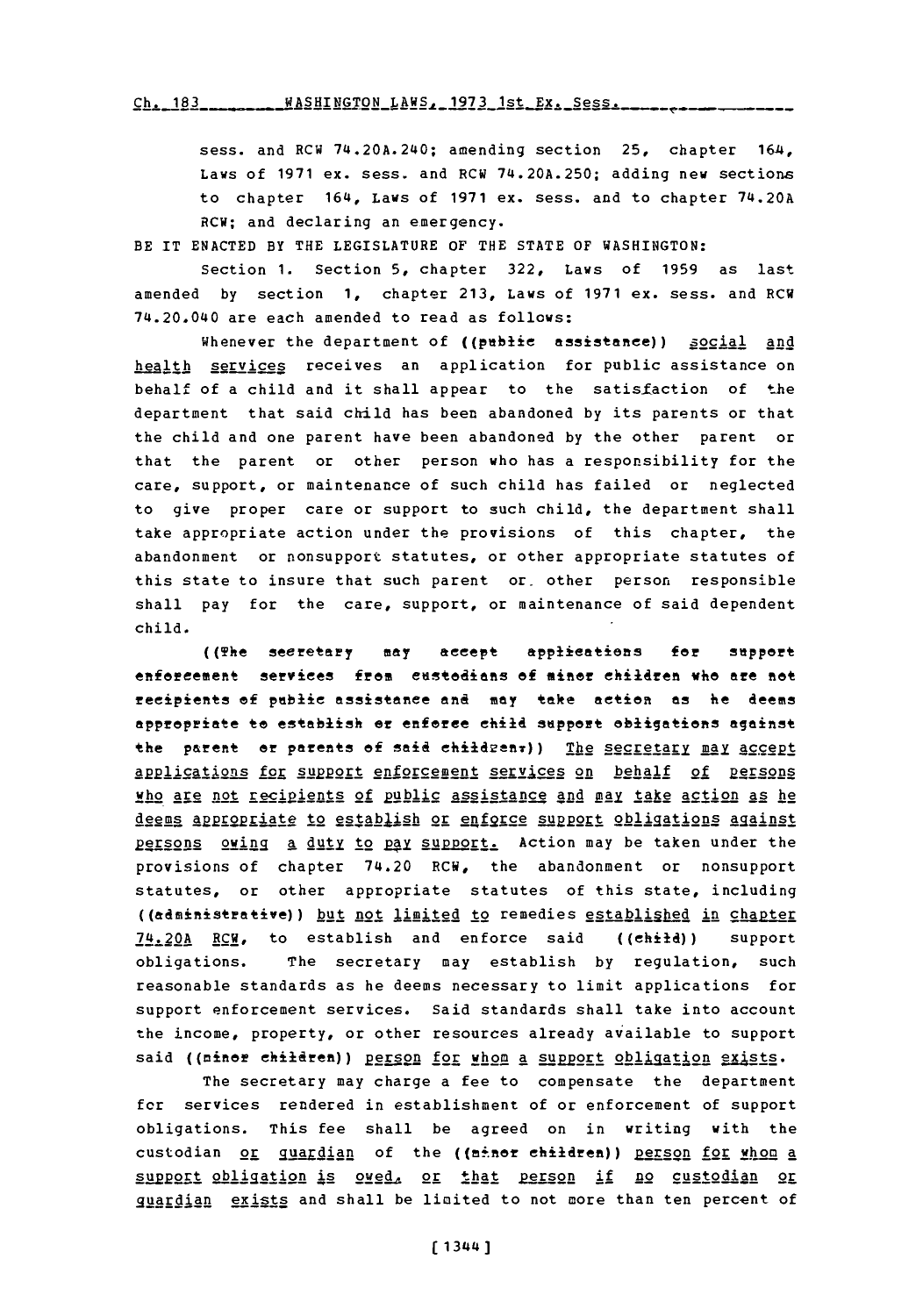WASHINGTON **LAWS.\_1973** 1st Ex.\_Sess. **---- Ch. 183**

any support money collected as a result of action taken by the secretary. The secretary shall **by** regulation establish reasonable fees for support enforcement services and said schedule of fees shall be made available to all applicants for support enforcement services. The secretary may, on showing of necessity, waive or defer any such -fee.

Sec. 2. Section **16,** chapter **173,** Laws of **1969** ex. sess. and RCW 74.20.101 are each amended to read as follows:

Whenever, as a result of any action, support money is paid by the person or persons responsible for support, such payment shall be paid through the support enforcement and collections unit of the state department of ((public assistance)) social and health services upon written notice **by** the department to the responsible person or to the clerk of the court, if appropriate, that the children for whom ((said support order was issued)) a support obligation exists are receiving public assistance.

Sec. **3.** Section **15,** chapter **206,** Laws of **1963** and BCW 74.20.300 are each amended to read as follows:

No filing or recording fees, court fees, fees for making copies of documents or fees for service of process shall be required from the state department of ((public assistance)) social and health services **by** any county clerk, county auditor, sheriff or other county officer for the filing of any actions or documents authorized **by** this chapter, or for the service of any summons or other process in any action or proceeding authorized **by** this chapter.

Sec. 4. Section **3,** chapter 164, Laws of **1971** ex.- sess. and RCW **74.20A.030** are each amended to read as follows:

Except as provided in this section and in section 27 of this 1973 amendatory  $act_1$  any payment of public assistance money made to or for the benefit of any dependent child or children creates a debt due and owing to the department **by** the natural or adoptive parent or parents who are responsible for support of such children in an amount equal to the amount of public assistance money so paid: PROVIDED, That where there has been a superior court order ((or final decree of  $i$ **divorce))**, the debt shall be limited to the amount ((of)) provided for by said ((court)) order ((or decree)). The department shall have the right to petition the appropriate superior court for modification of a superior court order on the same grounds as ((either)) a party to said cause. Hhere a child has been placed in foster care, and a wrEitten agreement1 **for** RAY.-M! **2f** §2R1 ha been enRtered into by the responsible parent or parents and the department, the debt shall be limited to the amount provided for in said agreement: PROVIDED, That if a court order for support is or has been entered, the provisions of said order shall prevail over the agreement. The department shall **Adopt rules and regulations, based on ability to pay, with respect to**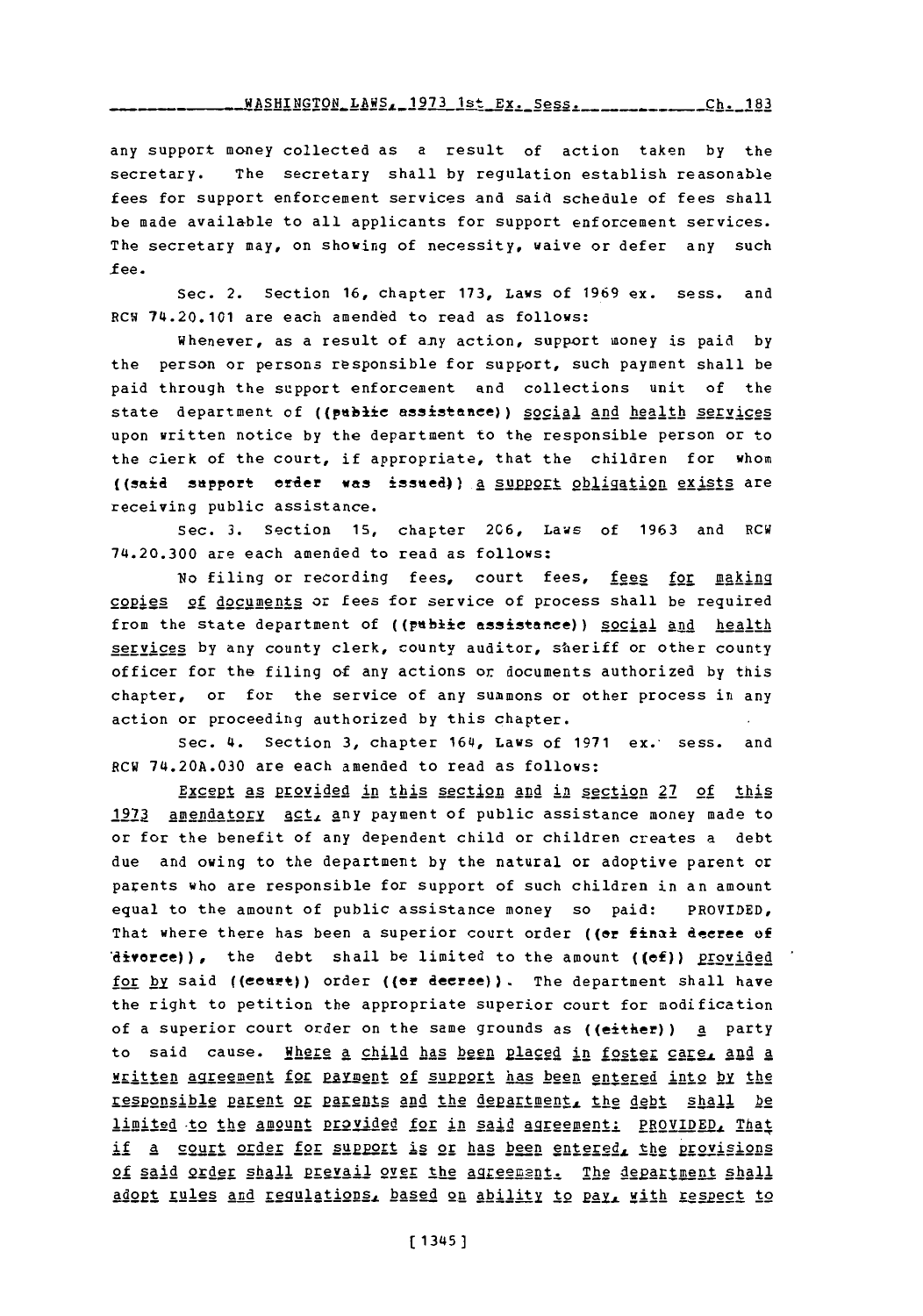the level of support to be provided for in such agreements, or modifications of such agreements based on changed circumstances.

The department shall be subrogated to the right of said child or children or person having the care, custody, and control of said child or children to prosecute or maintain any support action or execute any administrative remedy existing under the laws of the state of Washington to obtain reimbursement of moneys thus expended. If a superior court order ((or final **decree of divorce)) enters** judgment for an amount of support to be paid **by** an obligor parent, the department shall be subrogated to the debt created by such order, and said money judgment shall be deemed to be in favor of the department. This subrogation shall specifically be applicable to temporary spouse support orders, family maintenance orders and alimony orders up to the amount paid by the department in public **A §21RS** stance to **9** o **for** the benefit of a dependent child or children but allocated to the benefit of said children on the basis of providing necessaries for the caretaker of said children.

Debt under this section shall not be incurred **by** nor at any time be collected from a parent or other person who is the recipient of public assistance moneys for the benefit of minor dependent children for the period such person or persons are in such status.

Sec. **5.** Section 4, chapter 164, Laws of **1971** ex. sess. and RCW 74.20A.040 are each amended to read as follows:

The secretary may issue a notice of a ((child)) support debt accrued and/or accruing based upon subrogation to or assignment of the judgment created **by** a superior court order ((er final decree **of** divorce)). Said notice ((shall)) may be served upon the debtor in the manner prescribed for the service of a summons in a civil action or be mailed to the debtor at his last known address **by** certified mail, return receipt requested, demanding payment within twenty days of the date of receipt. Said notice of debt shall include a statement of the ((child)) support debt accrued and/or accruing, computable on the amount required to be paid under any superior court order ((or final decree of divorce)) to which the department is subrogated or has an assigned interest; a statement that the property of the debtor is subject to collection action: a statement that the property is subject to lien and foreclosure, distraint, seizure and sale, or order to withhold and deliver; and a statement that the net proceeds will be applied to the satisfaction of the ((child)) support debt. Action to collect said subrogated or assigned ((child)) support debt **by** lien and foreclosure, or distraint, seizure and sale, or order to withhold and deliver shall be lawful after twenty days from the date of service upon the debtor or twenty days from the receipt or refusal **by** the debtor of said notice of debt.

Sec. **6.** Section **5,** chapter 164, Laws of **1971** ex. sess. and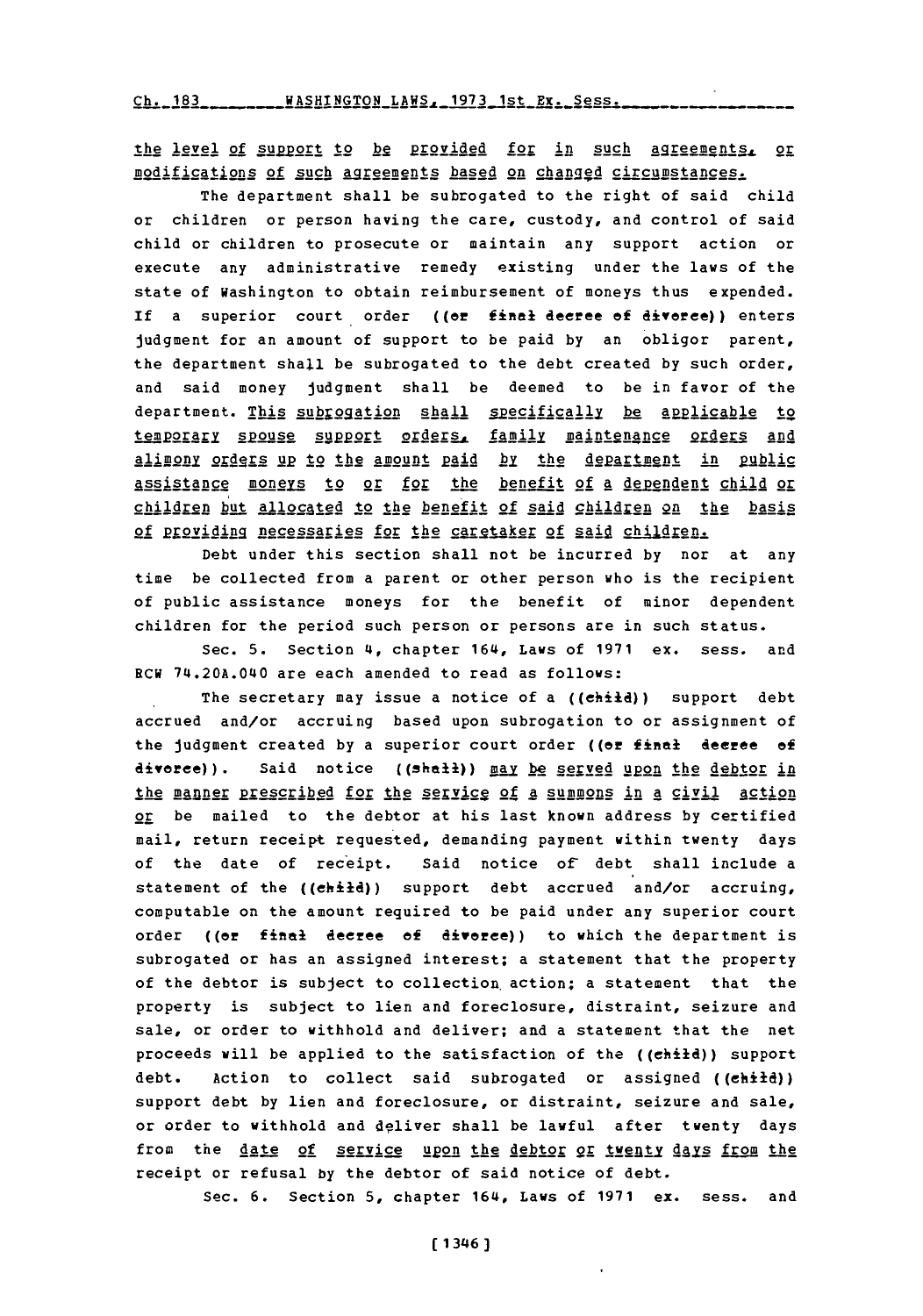8CM **74.20A.050** are each amended to read as follows:

In the absence of a superior court order ((or final decree **of** diverce<sub>7</sub>)) the secretary may issue a notice of a ((child)) support debt accrued and/or accruing based upon payment of public assistance to or for the benefit of any dependent child or children. Said notice of debt shall be served upon the debtor in the manner prescribed for the service of summons in a civil action, including summons **by** publication where appropriate and necessary. The notice of debt shall include a statement of the ((child)) support debt accrued and/or accruing, computable on the basis of the amount of public assistance previously paid and to be paid in the future; a statement of the amount of the monthly public assistance payment; a statement of the name of the recipient and the name of the child or children for whom assistance is being paid; a demand for immediate payment of the ((child)) support debt or in the alternative, a demand that the debtor make answer within twenty days of the date of service to the secretary stating defenses to liability under RCW **74.20A.030;** a statement that if no answer is made on or before twenty days from the date of the service, the ((ehild)) support debt shall be assessed and determined subject to computation, and is subject to collection action; a statement that the property of the debtor will be subject to lien and foreclosure, distraint, seizure and sale, or order to withhold and deliver. If no answer **is** had **by** the secretary to the notice of debt on or before twenty days of the date of service, the ((ehild)) support debt shall be assessed and determined subject to computation and the secretary shall issue a collection warrant authorizing collection action under this chapter. If the debtor, within twenty days of date of service of the notice of debt, makes answer to the secretary alleging defenses to liability under RCM **74.20A.030,** said debtor shall have the right to a fair hearing pursuant to RCW **74.08.070** and **74.08.090.** The decision of the department in the fair hearing shall establish the liability of the debtor, if any, for repayment of public assistance moneys expended to date as an assessed and determined ((child)) support debt. Action by the secretary under the provisions of this chapter to collect said ((child)) support debt shall be lawful from the date of issuance of the decision in the fair hearing. **If** the secretary reasonably believes that the debtor is not a resident of this state, or is about to move from this state, or has concealed himself, absconded, absented himself or has removed or is about to remove, secrete, waste, or otherwise dispose of property which could be made subject to collection action to satisfy the ((ehild)) support debt, the secretary may file and serve liens pursuant to RCW **74.20A.060** and **74.20A.070** during pendency of the fair hearing or thereafter, whether or not appealed: PROVIDED, That no further action under 8CM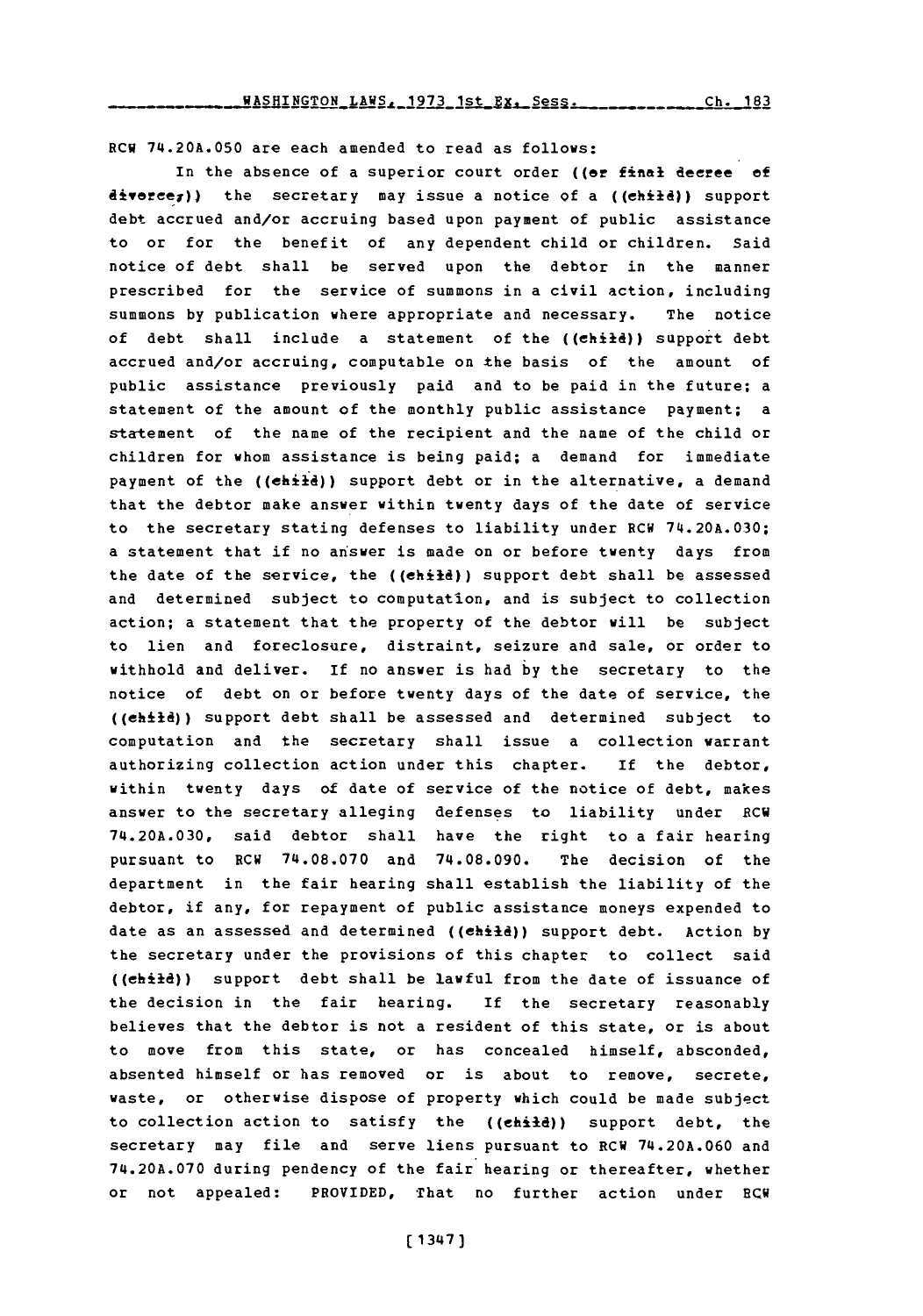Ch. 183 \_\_\_\_\_\_\_\_ WASHINGTON LAWS, 1973 1st Ex. Sess.

**74.20A.080, 74.20A. 130** and 74.20A.140 may be taken on such liens until final determination after fair hearing and/or appeal. The secretary shall in such cases, make and file in the record of the fair hearing an affidavit stating the reasons upon which said belief is founded: PROVIDED, That the debtor may furnish a good and sufficient bond satisfactory to the secretary during pendency of the fair hearing, or thereafter, and in such case liens filed shall be released. **If** the decision of the fair hearing is in favor of the debtor, all liens filed shall be released.

Sec. **7.** Section **6,** chapter 164, Laws of **1971** ex. sess. and RCW **74.20A.060** are each amended to read as follows:

Twenty-one days after receipt or refusal of notice of debt under provisions of RCW 74.20A.04C, or twenty-one days after service of notice of debt, or as otherwise appropriate under the provisions of RCW 74.20A.050, <u>or as appropriate under the provisions of section</u> **27** of this **1973** amendatory. **act** a lien may be asserted **by** the secretary upon the real or personal property of the debtor. The claim of the department for a ((chiid)) support debt, not paid when due, shall be a lien against all property of the debtor with priority of a secured creditor. This lien shall be separate and apart from, and in addition to, any other lien created **by,** or provided for, in this title. The lien shall attach to all real and personal property of the debtor on the date of filing of such statement with the county auditor of the county in which such property is located. **A** lien against earnings shall attach and be effective subject to service reguirements of RCW 74.20A.070 upon filing with the county auditor of the county in which the employer does business or maintains an office or agent for the purpose of doing business.

Whenever a ((child)) support lien has been filed and there is in the possession of any person, firm, corporation, association, political subdivision or department of the state having notice of said lien any property which may be subject to the ((child)) support lien, such property shall not be paid over, released, sold, transferred, encumbered or conveyed, except as provided for **by** the exemptions contained in RCW **74.20A.090** and 14.20A.130, unless a written release or waiver signed **by** the secretary has been delivered to said person, firm, corporation, association, political subdivision or department of the state or unless a determination has been made in a fair hearing pursuant to RCW **74.20A.050** or **by** a superior court ordering release of said ((child)) support lien on the basis that no debt exists or that the debt has been satisfied.

Sec. **8.** Section **7,** chapter 164, Laws of **1971** ex. sess. and RCW **74.20A.070** are each amended to read as follows:

The secretary may at any time after filing of a ((child)) support lien serve a copy of said lien upon any person, firm,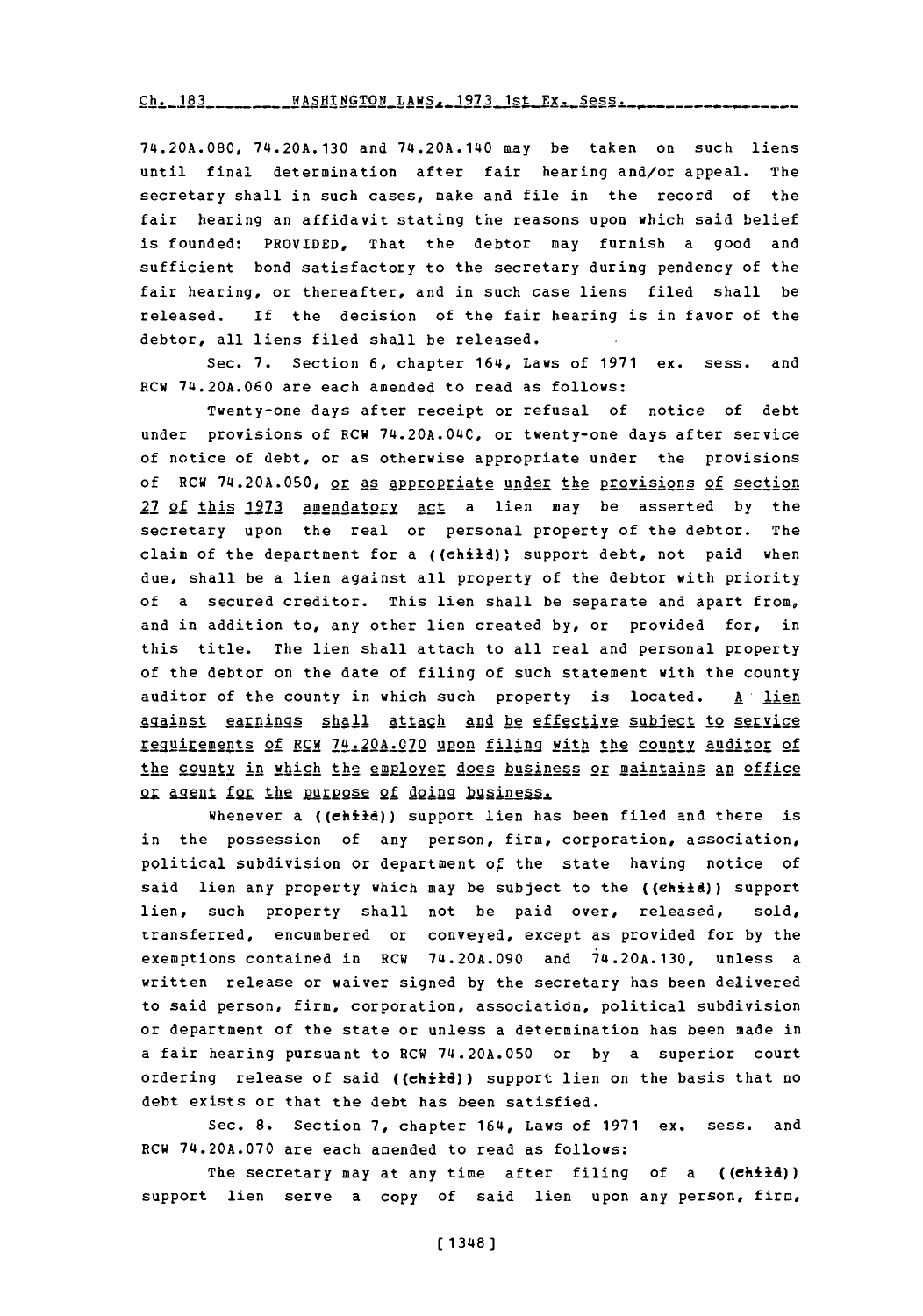corporation, association, political subdivision or department of the state in possession of earnings, or deposits or balances held in any bank account of any nature which are due, owing, or belonging to said debtor. Said ((child)) support lien shall be served upon the person. firm, corporation, association, political subdivision or department of the state either in the manner prescribed for the service of summons in a civil action or **by** certified mail, return receipt requested. No lien filed under RCW 74.20A.060 shall have any effect against earnings or bank deposits or balances unless it states the amount of the ((child)) support debt accrued and unless service upon said person, firm, corporation, association, political subdivision or department of the state in possession of earnings or bank accounts, deposits or balances is accomplished pursuant to this section.

Sec. **9.** Section **8,** chapter 164, Laws of **1971** ex. sess. and RCW **74.20A.080** are each amended to read as follows:

After service of a notice of debt as provided for in RCW 74.20A.040 stating a ((child)) support debt accrued and/or accruing based upon subrogation to or assignment of the amount required to be paid under any superior court order ((or final decree of divorce<sub>7</sub>)) or whenever a ((child)) support lien has been filed pursuant to RCW **74.20A.060,** the secretary is hereby authorized to issue to any person, firm, corporation, association, political subdivision or department of the state, an order to withhold and deliver property of any kind including, but not restricted to, earnings which are due, owing, or belonging to the debtor, when the secretary has reason to believe that there is in the possession of such person, firm, corporation, association, political subdivision or department of the state property which is due, owing, or belonging to said debtor. The order to withhold and deliver which shall also be served upon the debtor, shall state the amount of the ((chiid)) support debt accrued, and shall state in summary the terms of FCW **74.20A.090** and 74.20A.100. The order to withhold and deliver shall be served in the manner prescribed for the service of a summons in a civil action or **by** certified mail, return receipt requested. Any person, firm, corporation, association, political subdivision or department of the state upon whom service has been made is hereby required to answer said order to withhold and deliver within twenty days, exclusive of the day of service, under oath and in writing, and shall make true answers to the matters inquired of therein. In the event there is in the pospession of any such person, firm, corporation, association, political subdivision or department of the state any property which may be subject to the claim of the department of social and health services, such property shall be withheld immediately upon receipt of the order to withhold and deliver and shall after the twenty day period, upon demand, be delivered forthwith to the secretary. The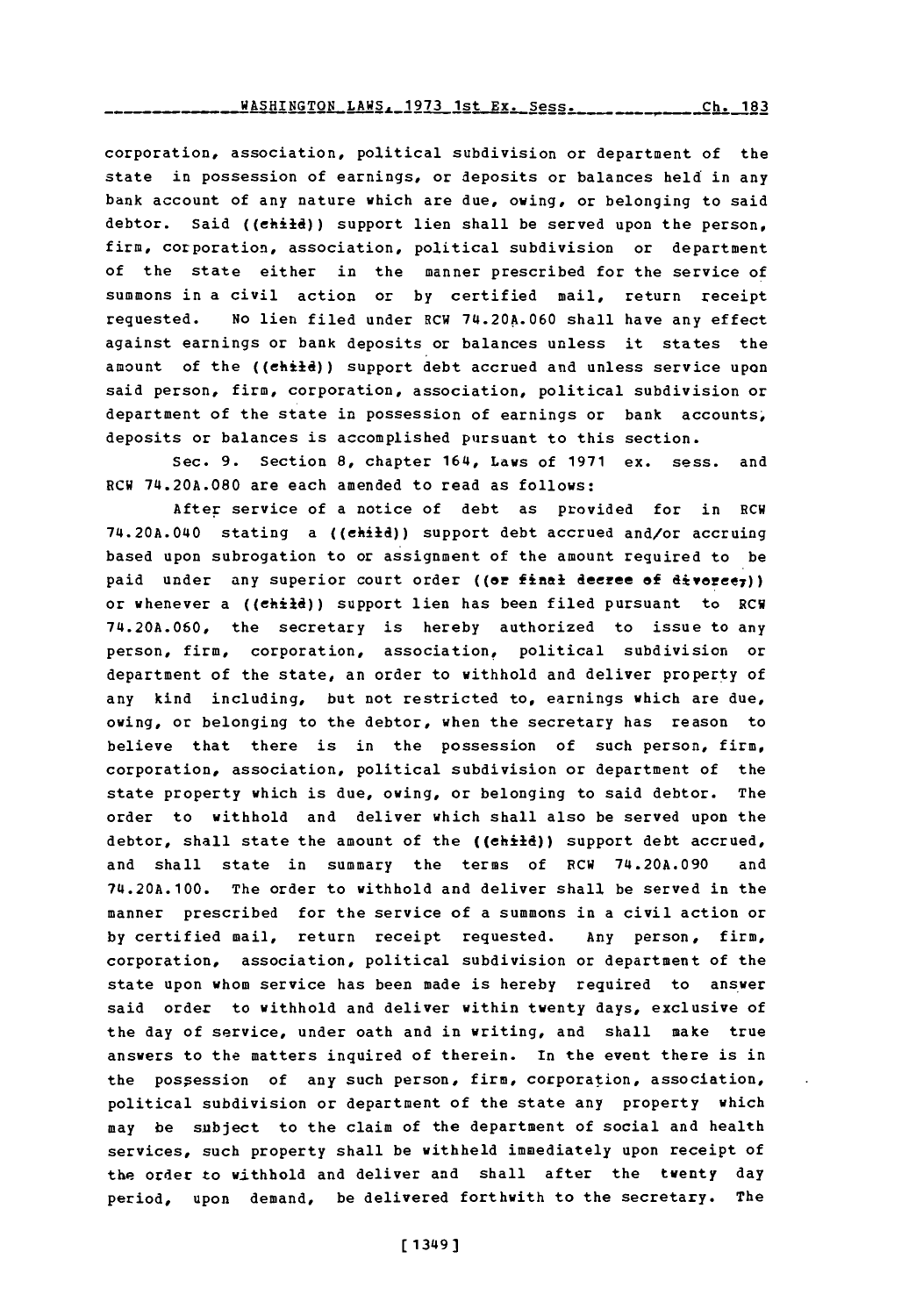## Ch. 183 WASHINGTON LAWS, 1973 1st Ex. Sess ....

secretary shall hold said property in trust for application on the indebtedness involved or for return, without interest, in accordance with final determination of liability or nonliability. In the alternative, there may be furnished to the secretary a good and sufficient bond, satisfactory to the secretary, conditioned upon final determination of liability. where money is due and owing under any contract of employment, express or implied, or is held **by** any person, firm, corporation, or association, political subdivision or department of the state subject to withdrawal **by** the debtor, such money shall be delivered **by** remittance payable to the order of the secretary. Delivery to the secretary of the money or other property held or claimed shall satisfy the requirement of the order to withhold and deliver. Delivery to the secretary shall serve as full acquittance and the state warrants and represents that it shall defend and hold harmless for such actions persons delivering money or property to the secretary pursuant to this chapter. The state also **MAITADES AND TEPERSENTS that it shall defend and hold harmless for U.9h** A9112119~fl **.212p** yithh~ldiIng Im21L§ o **p22g11Y.2u** n **t~KRA1** o this chapter. The foregoing is subject to the exemptions contained in RCW **74.20A.090** and **74.20A.130.**

Sec. **10.** Section **9,** chapter 164, Laws of **1971** ex. sess. and RCW **74.20A.090** are each amended to read as follows:

Whenever a ((child)) support lien or order to withhold and deliver is served upon any person, firm, corporation, association, political subdivision or department of the state asserting ((child)) support debt against earnings and there is in the possession of such person, firm, corporation, association, political subdivision, or department of the state, any such earnings, RCW **7.33.280** shall not apply, but fifty percent of the disposable earnings shall be exempt and may be disbursed to the debtor whether such earnings are paid, or to be paid weekly, monthly, or at other regular intervals and whether there be due the debtor earnings for one week or for a longer period. The lien or order to withhold and deliver shall continue to operate and require said person, firm, corporation, association, political subdivision, or department of the state to withhold the nonexempt portion of earnings at each succeeding earnings disbursement interval until the entire amount of the ((child)) support debt stated in the lien or order to withhold and deliver has been withheld. As used in this chapter, the term "earnings" means compensation paid or payable for personal services, whether denominated as wages, salary, commission, bonus, or otherwise, and specifically includes periodic payments pursuant to pension or retirement programs, or insurance policies of any type, but does not include payments **by** any department or division of the state based upon inability to work or obtain employment.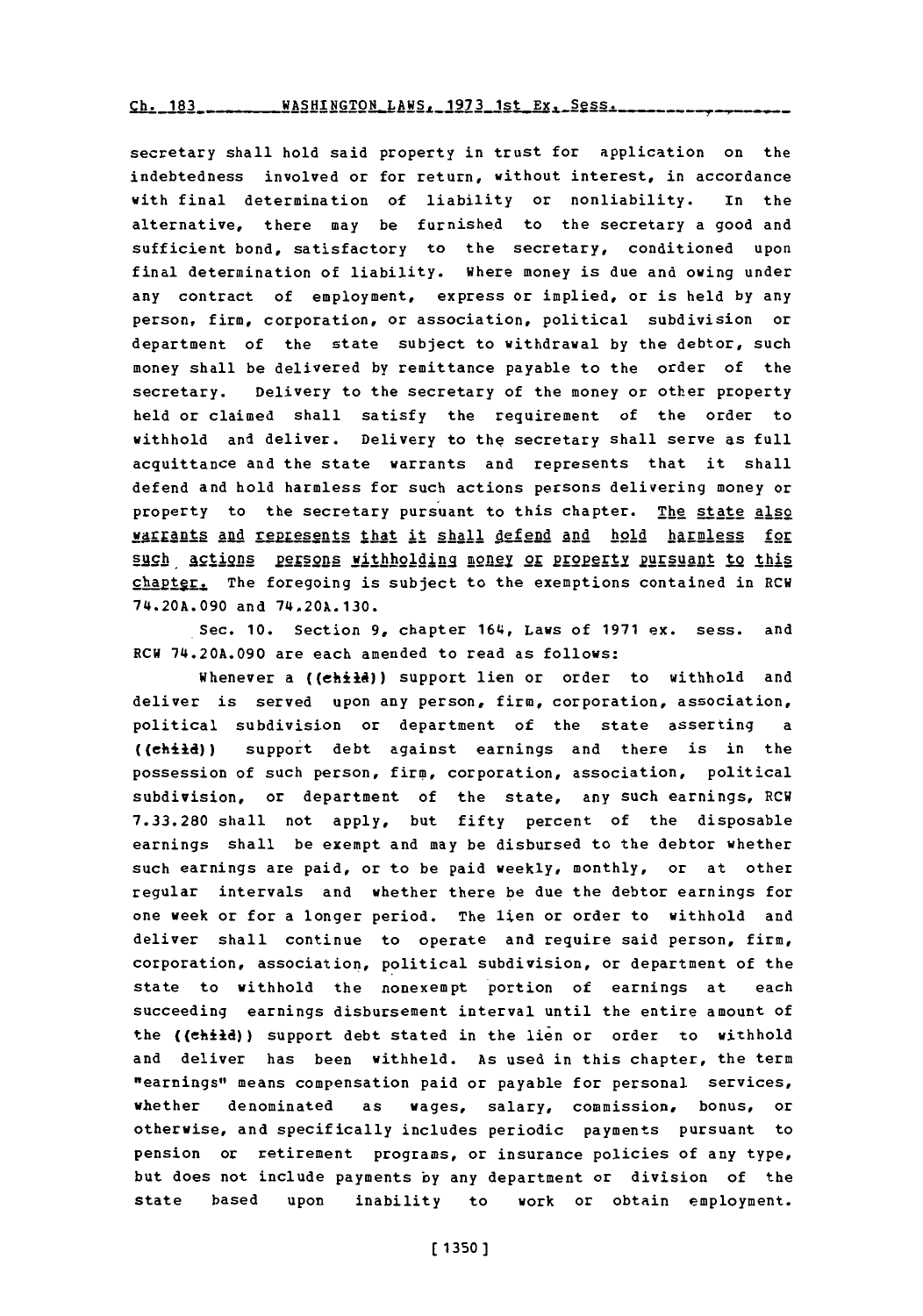(('4Parningsu shall also mean that part **ef** temporary total disability payments and permanent total disability compensation to **a** workman allocated by REW 54:32:090 and 54:32:060 respectively to the spouse and children of a workman; and shall also include no more than forty percent **of** the net proceeds **of** payments to e workman for permanent partial disability under REW 54+32+080+)) Earnings shall specifically include all gain derived from capital, from labor, or from both combined, including profit gained through sale or conversion of capital assets. The term "disposable earnings" means that part of the earnings of any individual remaining after the deduction from those earnings of any amount be required **by** law to be withheld.

sec. **11.** Section **10,** chapter 164, Laws of **1971** ex. sess. and RCW 74.20A.100 are each amended to read as follows:

Should any person, firm, corporation, association, political subdivision or department of the state fail to make answer to an order to withhold and deliver within the time prescribed herein; or fail or refuse to deliver property pursuant to said order; or after actual notice of filing of a  $((ehit)$  support lien, pay over, release, sell, transfer, or convey real or personal property subject to a ((ehild)) support lien to or for the benefit of the debtor or any other person; or fail or refuse to surrender upon demand property distrained under RCW **74.20A.130** or fail or refuse to honor an assignment of wages presented **by** the secretary, said person, firm, corporation, association, political subdivision or department of the state shall be liable to the department in an amount equal to one hundred percent of the value of the debt which is the basis of the lien, order to withhold and deliver, distraint, or assignment of wages, together with costs, interest, and reasonable attorney fees.

Sec. 12. Section **13,** chapter 164, Laws of **1971** ex. sess. and RCW **74.20A.130** are each amended to read as follows.:

Whenever a ((chiid)) support lien has been filed pursuant to RCW 74.20A.060, the secretary may collect the ((child)) support debt stated in said lien **by** the distraint, seizure, and sale of the property subject to said lien. The secretary shall give notice to tne debtor and any person known to have or claim an interest therein of the general description of the property to be sold and the time and place of sale of said property. Said notice shall be given to such persons by certified mail, return receipt requested or by service in the manner prescribed for the service of a summons in a civil action. **A** notice specifying the property to be sold shall be posted in at least two public places in the county wherein the distraint has been made. The time of sale shall not be less than ten nor more than twenty days from the date of posting of such notices. Said sale shall be conducted **by** the secretary, who shall proceed to sell such property **by** parcel or **by** lot at a public auction, and who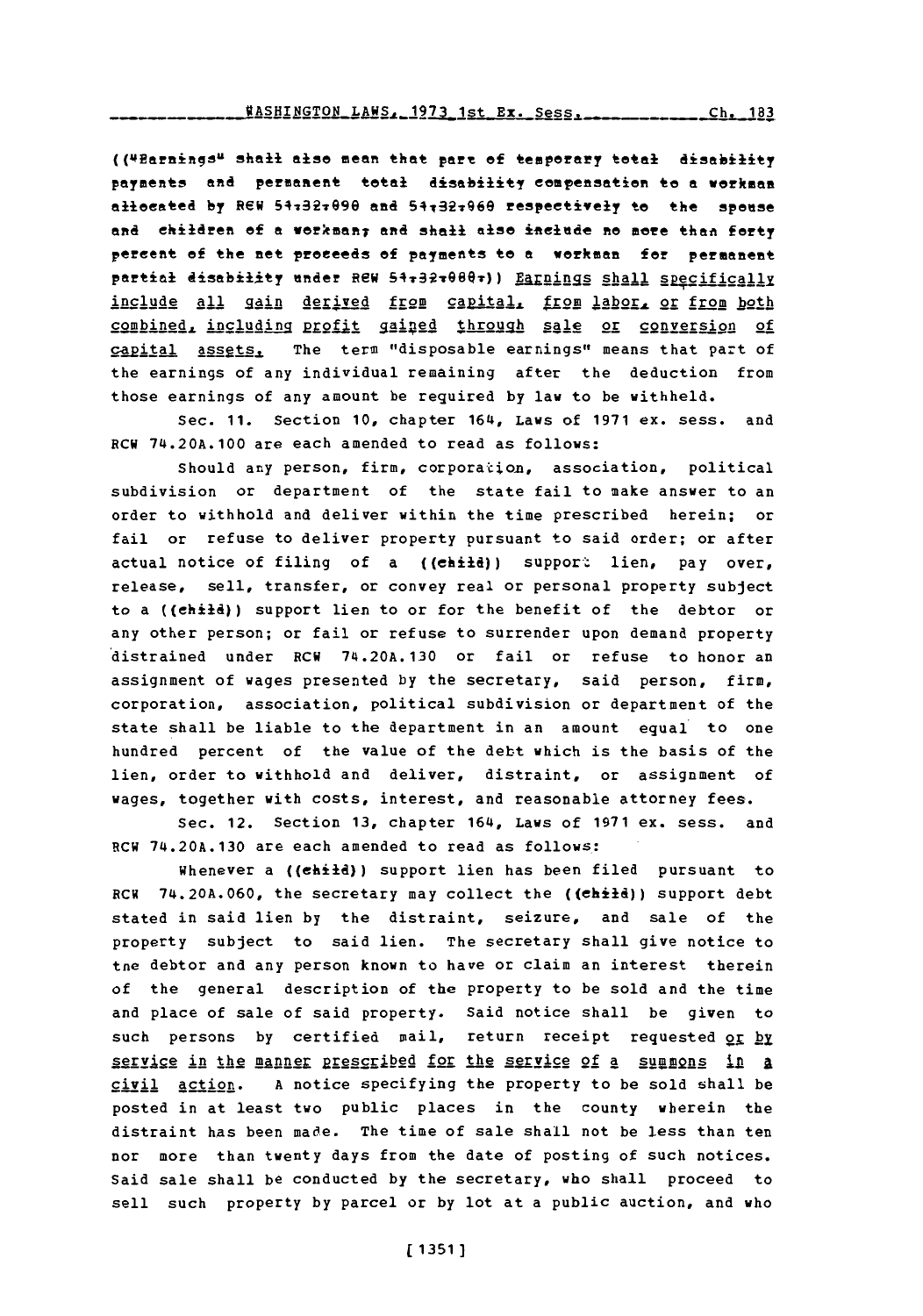Ch. 183WASHINGTON LAWS. **1973** 1st Ex. Sess. **Ch. 183**

may set a minimum reasonable price to include the expenses of making a levy and of advertising the sale, and if the amount bid for such property at the sale is not equal to the price so fixed, the secretary may declare such property to be purchased **by** the department for such price, or may conduct another sale of such property pursuant to the provisions of this section. In the event of sale, the debtoz's account shall be credited with the amount for which the property has been sold. Property acquired **by** the department as herein prescribed may be sold **by** the secretary at public or private sale, and the amount realized shall be placed in the state general fund to the credit of the department of social and health services. In all cases of sale, as aforesaid, the secretary shall issue a bill of sale or a deed to the purchaser and said bill of sale or deed shall be prima facie evidence of the right of the secretary to make such sale and conclusive evidence of the regularity of his proceeding in making the sale, and shall transfer to the purchaser all right, title, and interest of the debtor in said property. The proceeds of any such sale, except in those cases wherein the property has been acquired **by** the department, shall be first applied **by** the secretary to reimbursement of the costs of distraint and sale, and thereafter in satisfaction of the delinquent account. Any excess which shall thereafter remain in the hands of the secretary shall be refunded to the debtor. Sums so refundable to a debtor may be subject to seizure or distraint **by** any taxing authority of the state or its political subdivisions or **by** the secretary for new sums due and owing subsequent to the subject proceeding. Except as specifically provided in this chapter, there shall be exempt from  $((at the number 7))$ distraint, seizure, ((execution)) and sale under this chapter such property as is exemyt therefrom under the laws of this state.

Sec. **13.** Section 14, chapter 164, Laws of **1971** ex. sess. and RCW 74.20A.140 are each amended to read as follows:

Whenever a ((ehilf)) support lien has been filed, an action in foreclosure of lien upon real or personal property may be brought in the superior court of the county where real or personal property is or was located and the lien was filed and judgment shall be rendered in favor of the department for the amount due, with costs, and the court shall allow, as part of the costs, the moneys paid for making and filing the claim of lien, and a reasonable attorney's fee, and the court shall order any property upon which any lien provided for **by** this chapter is established, to be sold **by** the sheriff of the proper county to satisfy the lien and costs. The payment of the lien debt, costs and reasonable attorney fees, at any time before sale, shall satisfy the judgment of foreclosure. where the net proceeds of sale upon application to the debt claimed do not satisfy the debt in full, the department shall have judgment over for any deficiency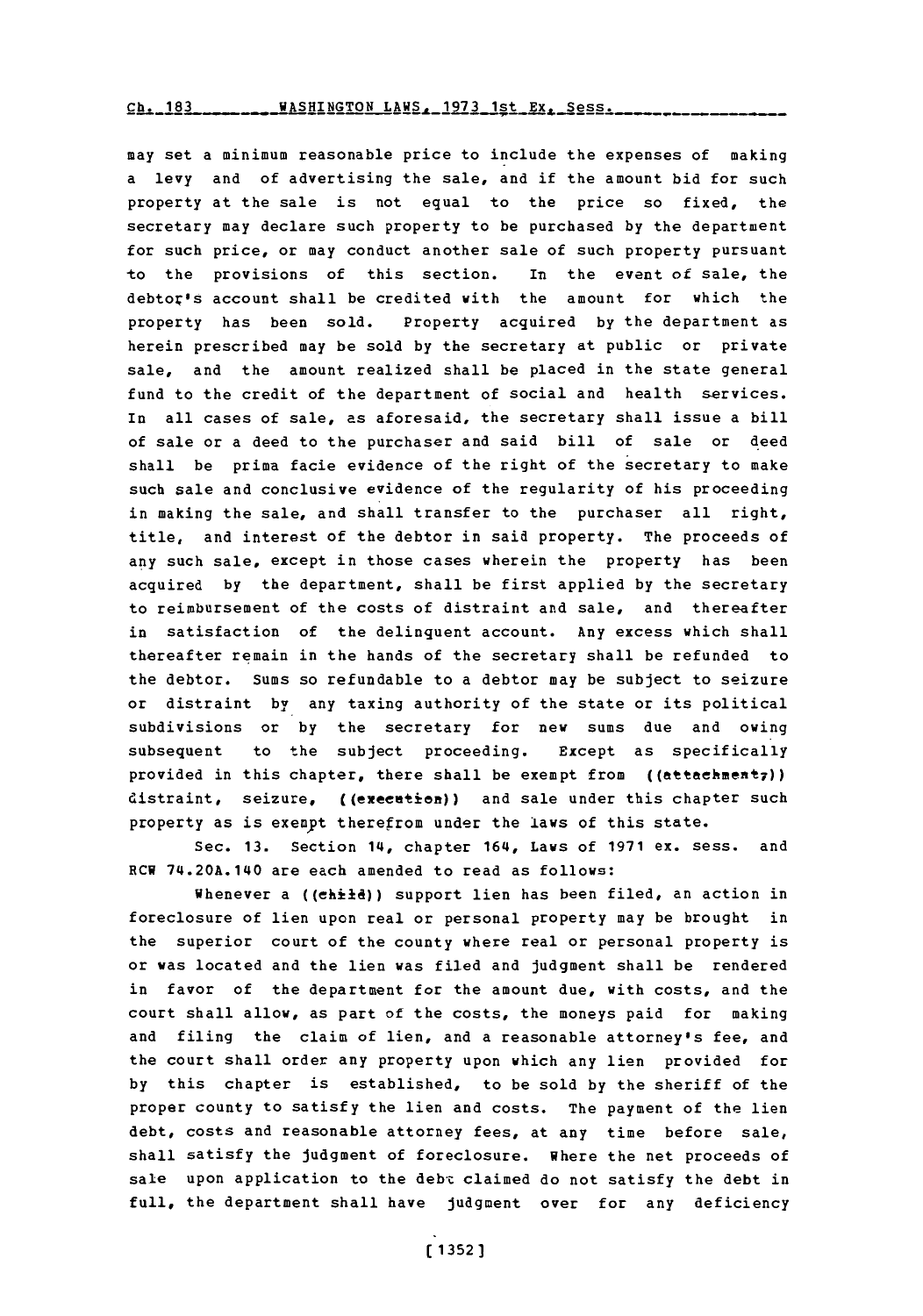remaining unsatisfied and further levy and sales upon other property of the judgment debtor may be made under the same execution. In all sales contemplated under this section, advertising of notice shall only be necessary for two weeks in a newspaper published in the county where said property is located, and if there be no newspaper therein, then in the most convenient newspaper having a circulation in such county. Remedies provided for herein are alternatives to remedies provided for in other sections of this chapter.

Sec. 14. Section **15,** chapter 164, Laws of **1971** ex. sess. and RCW **74.20A.150** are each amended to read as follows:

Any person owning real property, or any interest in real property, against which a ((chiid)) support lien has been filed and foreclosure instituted, shall have the right to pay the amount due, together with expenses of the proceedings and reasonable attorney fees to the secretary and upon such payment the secretary shall restore said property to him and all further proceedings in the said foreclosure action shall cease. Said person shall also have the right within two hundred forty days after sale of property foreclosed under RCH 74.20A.140 to redeem said property **by** making payment to the purchaser in the amount paid **by** the purchaser plus interest thereon at the-rate of six percent per annum.

Sec. **15.** Section **17,** chapter 164, Laws of **1971** ex. sess. and RCW **74.20A.170** are each amended to read as follows:

The secretary may at any time release a ((child)) support lien, or order to withhold and deliver, on all or part of the property of the debtor, or return seized property without liability, if assurance of payment is deemed adequate **by** the secretary, or if said action will facilitate the collection of the debt, but said release or return shall not operate to prevent future action to collect from the same or other property.

Sec. **16.** Section **18,** chapter 164, Laws of **1971** ex. sess. and RCR **74.20A.180** are each amended to read as follows:

If the secretary finds that the collection of any  $((eh\ddot{i}\ddot{t}\ddot{d}))$ support debt based upon subrogation to or assignment of the amount of support ordered by any superior court order ((er final decree of divorce)) is in jeopardy, he may make demand under RCW 74.20A.040 for immediate payment of the ((child)) support debt, and upon failure or refusal immediately to pay said ((chiid)) support debt, he may file and serve liens pursuant to RCW **74.20A.Q60** and **74.20A.070,** without regard to the twenty day period provided for in RCW 74.20A.040: PROVIDED, That no further action under RCW **74.20A.080, 74.20A.130** and 74.20A.140 may be taken until the, notice requirements of RCW 74.20A.040 are met.

Sec. **17.** Section **19,** chapter 164, Laws of **1971** ex. sess. and RCW **74.20A.190** are each amended to read as follows: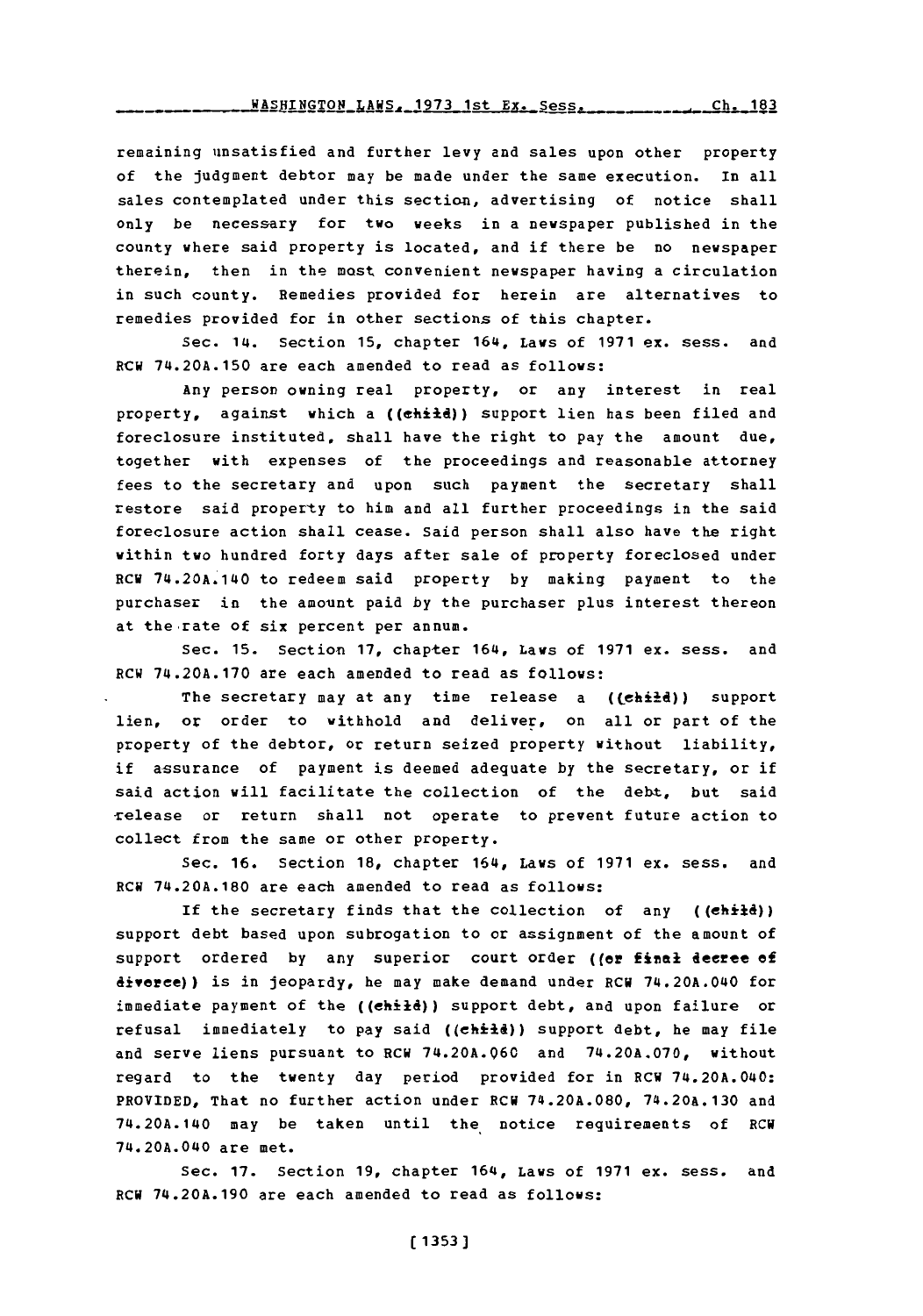Ch. 183 WASHINGTON LAWS, 1973 1st Ex. Sess.

Interest of six percent per annum on any ((child)) support debt due and owing to the department under **RCW 74.20A.030** may be collected **by** the secretary. **No** provision of this chapter shall be construed to require the secretary to maintain interest balance due accounts and said interest may be waived **by** the secretary, if said waiver would facilitate the collection of the debt.

Sec. **18.** Section 20, chapter 164, Laws of **1971** ex. sess. and RCW 74.20A.200 are each amended to read as follows:

Any person against rhose property a ((child)) support lien has been filed or an order to withhold and deliver has been served pursuant to this chapter may apply for relief to the superior court of the county wherein the property'is located on the basis that no ((child)) support debt is due and owing: PROVIDED, That judicial relief shall not be granted except as provided for in RCW **74.08.080** whenever a fair hearing has been requested pursuant to RCW **74.20A.050.** Liens filed during pendency of fair bearing or court review shall be reviewed pursuant to RCw **74.-08.080-.** It is the intent of this chapter that jurisdictional and constitutional issues, if any, shall be subject to review, but that administrative remedies be exhausted prior to judicial review.

Sec. **19.** Section 21, chapter 164, Laws of **1971** ex. sess. and RCW 74.20A.210 are each amended to read as follows:

**All** moneys collected in fees, costs, attorney fees, interest payments, or other funds received **by** the secretary which are unidentifiable as to the ( $(\text{child})$ ) support account against which they should be credited, shall be held in a special fund from which the secretary may make disbursement for any costs or expenses incurred in the administration or enforcement of the provisions of this chapter.

Sec. 20. Section 22, chapter 164, Laws of **1971** ex. sess. and RCW 74.20A.220 are each amended to read as follows:

Any ((ehild)) support debt due the department from a responsible parent which the secretary deems uncollectible may be transferred from accounts receivable to a suspense account and cease to be accounted as an asset: PROVIDED, That at any time after six years from the date a ((child)) support debt was incurred, the secretary may charge off as uncollectible any ((child)) support debt upon which the secretary finds there is no available, practical, or lawful means **by** which said debt may be collected: PROVIDED FURTHER, That no proceedings or action under the provisions of this chapter may be begun after expiration of said six year period to institute collection of a ((child)) support debt. Nothing herein shall be construed to render invalid or nonactionable a ( $\text{(child)}$ ) support lien filed prior to the expiration of said six year period or an assignment of earnings or order to withhold and deliver executed prior to the expiration of said six year period.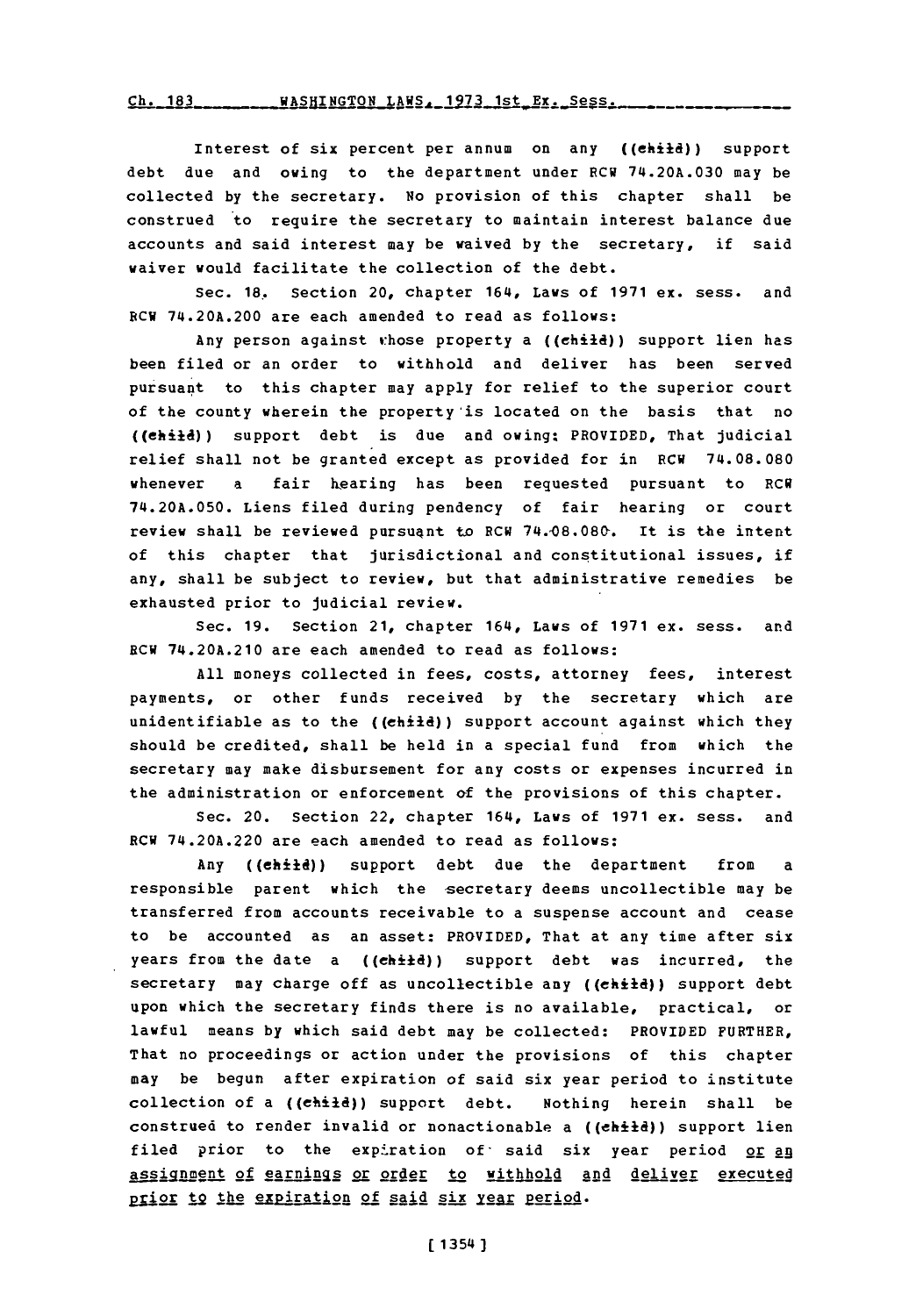**WAS** HINGTON LAWS 19 **73 ist** E.Ss **Cli.\_183**

Sec. 21. Section **23,** chapter 164, Laws of **1971** ex. sess. and RCW **74.20A.230** are each amended to read as follows:

No employer shall discharge an employee for reason that an assignment of earnings has been presented in settlement of a support debt or that a ((child)) support lien or order to withhold and deliver has been served against said employee's earnings: PROVIDED, That this provision shall not apply if more than three ((child)) support liens or orders to withhold and deliver are served upon the same employer within any period of twelve consecutive months.

Sec. 22. Section 24, chapter 164, Laws of **1971** ex. sess. and RCW 74.20A.240 are each amended to read as follows:

Any person, firm, corporation, association, political subdivision or department of the state employing a person owing a ((child)) support debt or obligation, shall honor, according to its terms, a duly executed assignment of earnings presented **by** the secretary as a plan to satisfy or retire a  $((\n \epsilon \cdot \hat{h})\n )$  support debt or obligation. This requirement to honor the assignment of earnings and the assignment of earnings itself shall be applicable whether said earnings are to be paid presently or in the future and shall continue in force and effect until released in writing **by** the secretary. Payment of moneys pursuant to an assignment of earnings presented **by** the secretary shall serve as full acquittance under any contract of employment, and the state warrants and represents it shall defend and hold harmless such action taken pursuant to said assignment of earnings. The secretary shall be released from liability for improper receipt of moneys under an assignment of earnings upon return of any moneys so received.

Sec. **23.** Section **25,** chapter 164, Laws of **1971** ex. sess. and RCW **74.20A.250** are each amended to read as follows:

**By** accepting public assistance for or on behalf of a child or children, the recipient shall be deemed to have made assignment to the department of any and all right, title, and interest in any ((child)) support obl.igation owed to or for said child or children up to the amount of public assistance money paid for or on behalf of said child or children for such term of time as such public assistance moneys are paid. The recipient shall also be deemed, without the necessity of signing any document, to have appointed the secretary as his or her true and lawful attorney in fact to act in his or her name, place, and stead to perform the specific act of endorsing any and all drafts, checks, money orders or other negotiable instruments representing ((child)) support payments which are received on behalf of said-child or children as reimbursement for the public assistance moneys previously paid to said recipient.

**NEW** SECTION. Sec. 24. There is added to chapter 164, Laws of **1971** ex. sess. and to chapter 74.20A RCW a new section to read as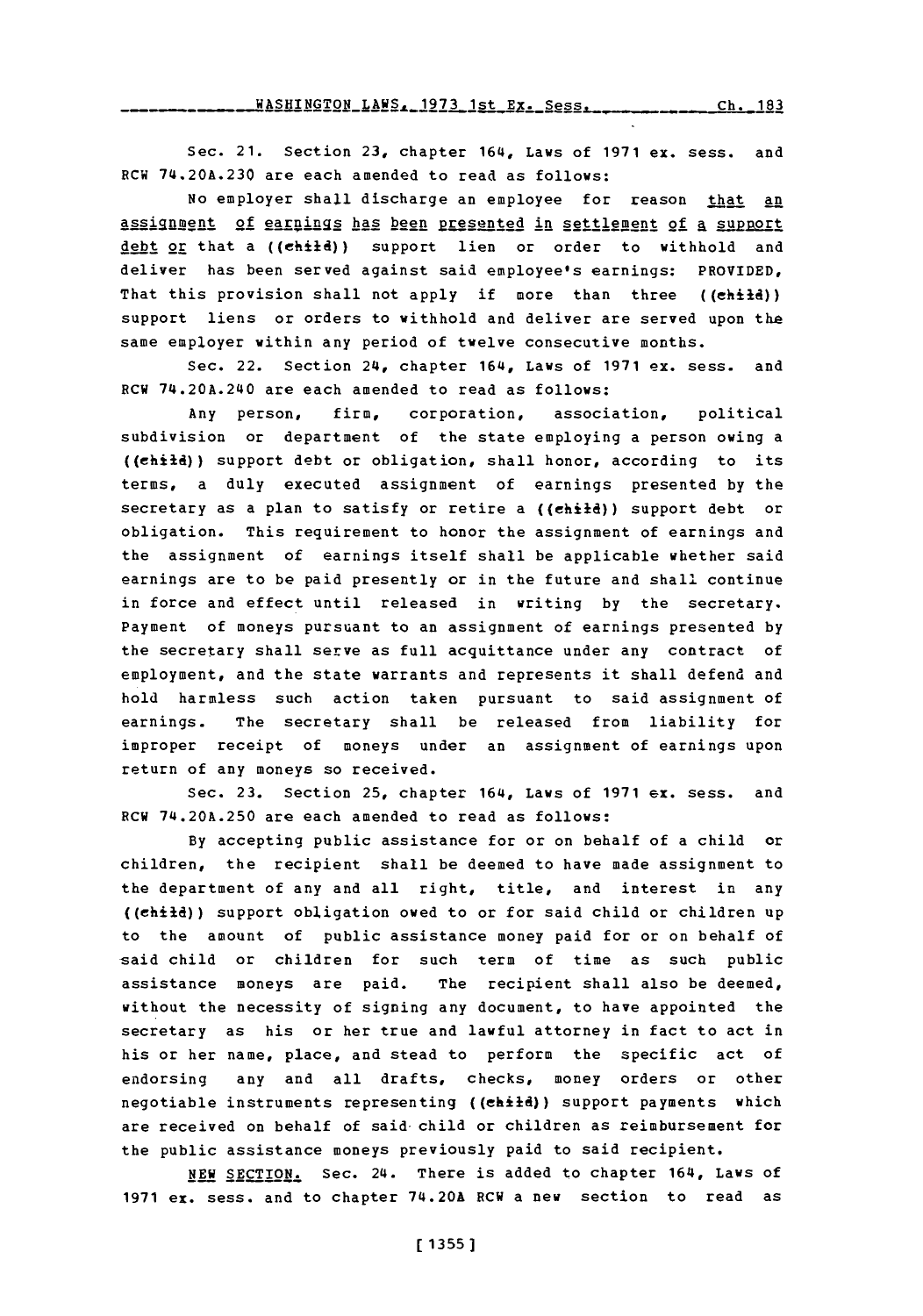**follows;**

one hundred percent of the temporary total disability payments and permanent total disability compensation to a workman allocated **by** RCW **51.32.090** and **51.32.060** respectively to the spouse and children of a workman, and forty percent of the net proceeds of payments to a workman for permanent partial disability under RCW **51.32.080** shall not be classified as "earnings" but shall be subject to lien or order to withhold and deliver and said lien or order to withhold and deliver shall continue to operate and require any political subdivision or department of the state to withhold the above stated portions at each subsequent disbursement or receipt interval until the entire amount of the support debt stated in the lien or order to withhold and deliver has been withheld.

NEW SECTION. Sec. 25. There is added to chapter 164, Laws of **1971** ex. sess. and to chapter 74.20A RCW a new section to read as **follows:**

As an alternative to the hearing and appeal procedures provided in **RCW 74.20A.050,** the secretary may, in the absence of a superior court order, serve on the responsible parent a notice and finding of financial responsibility requiring a responsible parent to appear and show cause in a hearing held **by** the department why the finding of responsibility and/or the amount thereof is incorrect, should not be finally ordered, but should be rescinded or modified. This notice and finding shall relate to the support debt accrued and/or accruing under this chapter and/or RCW **26.16.205,** including periodic payments to be made in the future for such period of time as the child or children of said responsible parent are in need. Said hearing shall be held pursuant to this **1973** amendatory act, chapter 314.04 RCW, and the rules and regulations of the department, which shall provide for a fair hearing.

The notice and finding of financial responsibility shall be served in the same manner prescribed for the service of a summons in a civil action. Any responsible parent who objects to all or any part of the notice and finding shall have the right for not more than twenty days from the date of service to request in writing a hearing, which. request shall be served upon the secretary or his designee **by** registered or certified mail or personally. If no such request is made, the notice and finding of responsibility shall become final. If a request is made, the execution of notice and finding of responsibility shall be stayed pending the decision on such hearing, or any direct appeal to the courts from that decision. Hearings may be held in the county of residence or other place convenient to the responsible parent. Any such hearing shall be a "contested case"' as defined in RCW 34.04.010. The notice and finding of financial responsibility shall set forth the amount the department has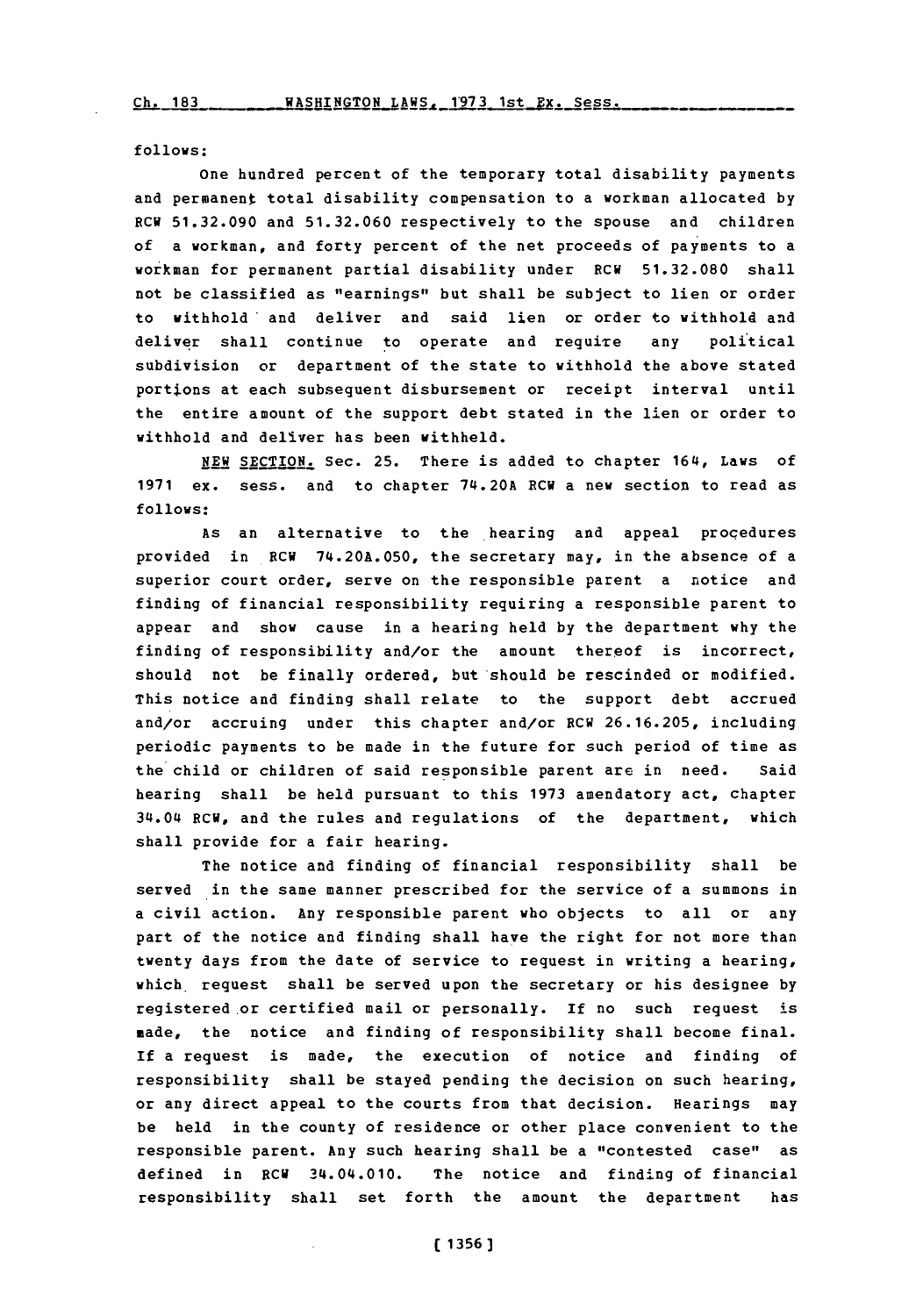Ch. 183 **WAq"TN - -- <sup>=</sup>----------- TON** LAWS **1971 --- 1** 4- **P - &-s.-** 't, **. -- I a 1J**

determined the responsible parent owes, the support debt accrued and/or accruing, and, as appropriate, the amount to be paid thereon each month, all computable on the basis of the amount of the monthly public assistance payment previously paid, or need alleged, and the ability of the responsible parent to pay all, or any portion of the amount so paid and/or being paid and/or to be paid. The notice and finding shall also include a statement of the name of the recipient or custodian and the name of the child or children for whom assistance is being paid or need is alleged; and/or a statement of the amount of periodic future support payments as to which financial responsibility is found.

The notice and finding shall include a statement that the responsible parent may object to all or any part of the notice and finding, request a hearing to show cause why said responsible parent should not be determined to be liable for any or all of the debt, past and future, determined, and the amount to be paid thereon.

The notice and finding shall also include a statement that if the responsible parent fails to request a hearing that the support debt and payments stated in the notice and finding, including periodic support payments in the future, shall be assessed and determined and ordered **by** the department and that this debt shall be subject to collection action; a statement that the property of the debtor, without further advance notice or hearing, will be subject to lien and foreclosure, distraint, seizure and sale, or order to withhold and deliver to satisfy the debt.

If a hearing is requested, it shall be promptly scheduled, in no more than thirty days. The hearing examiner shall determine the liability and responsibility, if any, of the alleged responsible parent under RCW **74.20lA.030,** and shall also determine the amount of periodic payments to be made to satisfy past, present or future liability under RCW **74.20A.030** and/or **26.16.205.** In making these determinations, the hearing examiner shall include in his considerations **(1)** the necessities and requirements of the child or children, exclusive of any income of the custodian of said child or children, (2) the amount of support debt claimed, **(3)** the public policy and intent of the legislature to reguire that children be maintained from the resources of responsible parents thereby relieving to the greatest extent possible the burden borne **by** the general citizenry through welfare programs, and **(L4)** the abilities and resources of the responsible parent.

If the responsible parent fails to appear at the hearing, upon a showing of valid service, the hearing examiner shall enter a decision and order declaring the support debt and payment provisions stated in the notice and finding of financial responsibility to be assessed and determined and subject to collection action. Within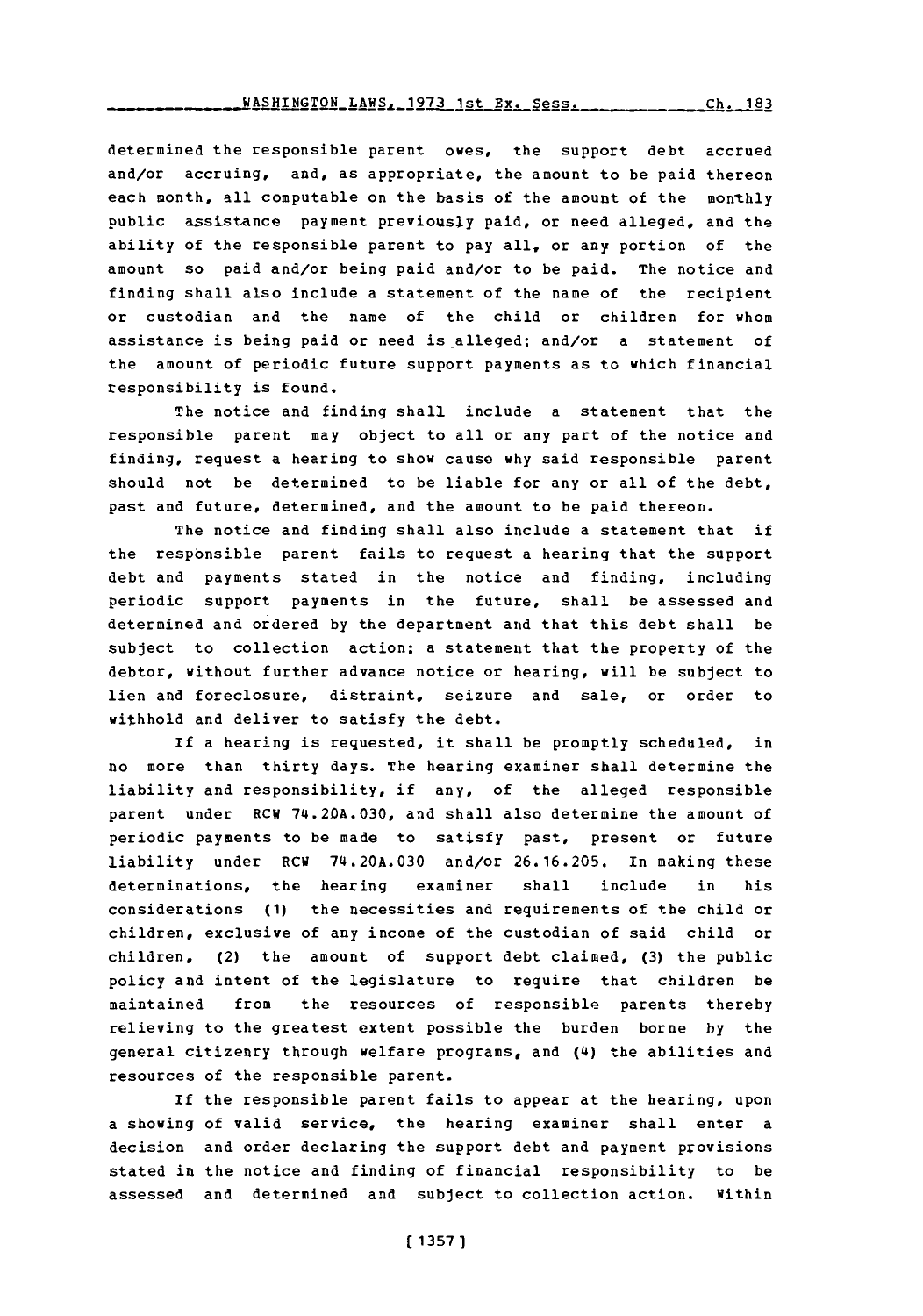**Ch. 183** WASHINGTON LAWS, 1973 1st Ex. Sess.

fifteen days of entry of said decision and *order,* the responsible parent may petition the department to vacate said decision and order upon a showing of any of the grounds enumerated in RCW 4.72.010.

The hearing examiner shall, within twenty days of the hearing, enter findings, conclusions and a final decision determining liability and responsibility and/or future periodic support payments. The determination of the hearing examiner entered pursuant to this section shall be entered as a decision and order and shall limit the support debt under RCW **74.20A.030** to the amounts stated in said decision: PROVIDED, That said decision establishing liability and/or -future periodic support payments shall be superseded upon entry of a superior court order for support to the extent the superior court order is inconsistent with the hearing order or decision: PROVIDED FURTHER, That in the absence of a superior court order either the responsible parent or the department may petition the secretary or his designee for issuance of an order to appear and show cause based on a showing of good cause and material change of circumstances, to require the other party to appear and show cause why the decision previously entered should not be prospectively modified. Said order to appear and show cause together with a copy of the affidavit upon which the order is based shall be served in the manner of a summons in a civil action on the other party **by** the petitioning party. **<sup>A</sup>** hearing shall be set not less than fifteen nor more than thirty days from the date of service, unless extended for good cause shown. Prospective modification may be ordered, but only upon a showing **of** good cause amd material change of circumstances.

The department, in its original determinations, and the hearing examiner in making determinations based on objections to original determinations or on petitions to modify, shall consider the standards promulgated pursuant to RCW **74.20.270** and any standards for determination of support payments used **by** the superior court of the county of residence of the responsible parent.

Debts determined pursuant to this section, accrued and not paid, are subject to collection action under this chapter without further necessity of action **by** the hearing examiner.

"Need" as used in this section shall mean the necessary costs of food, clothing, shelter and medical attendance for the support of a dependent child or children.

**NEW** SECTION. Sec. **26.** This **1973** amendatory act is necessary for the immediate preservation of the public peace, health and safety, the support of the state government, and its existing public institutions, and shall take effect immediately.

| $\mathbf{v}\lrcorner$ |  | NEW SECTION. Sec. 27. The provisions of this 1973 amendatory |  |  |  |  |  |  |
|-----------------------|--|--------------------------------------------------------------|--|--|--|--|--|--|
|                       |  | act shall expire and become null and void July 1, 1975.      |  |  |  |  |  |  |